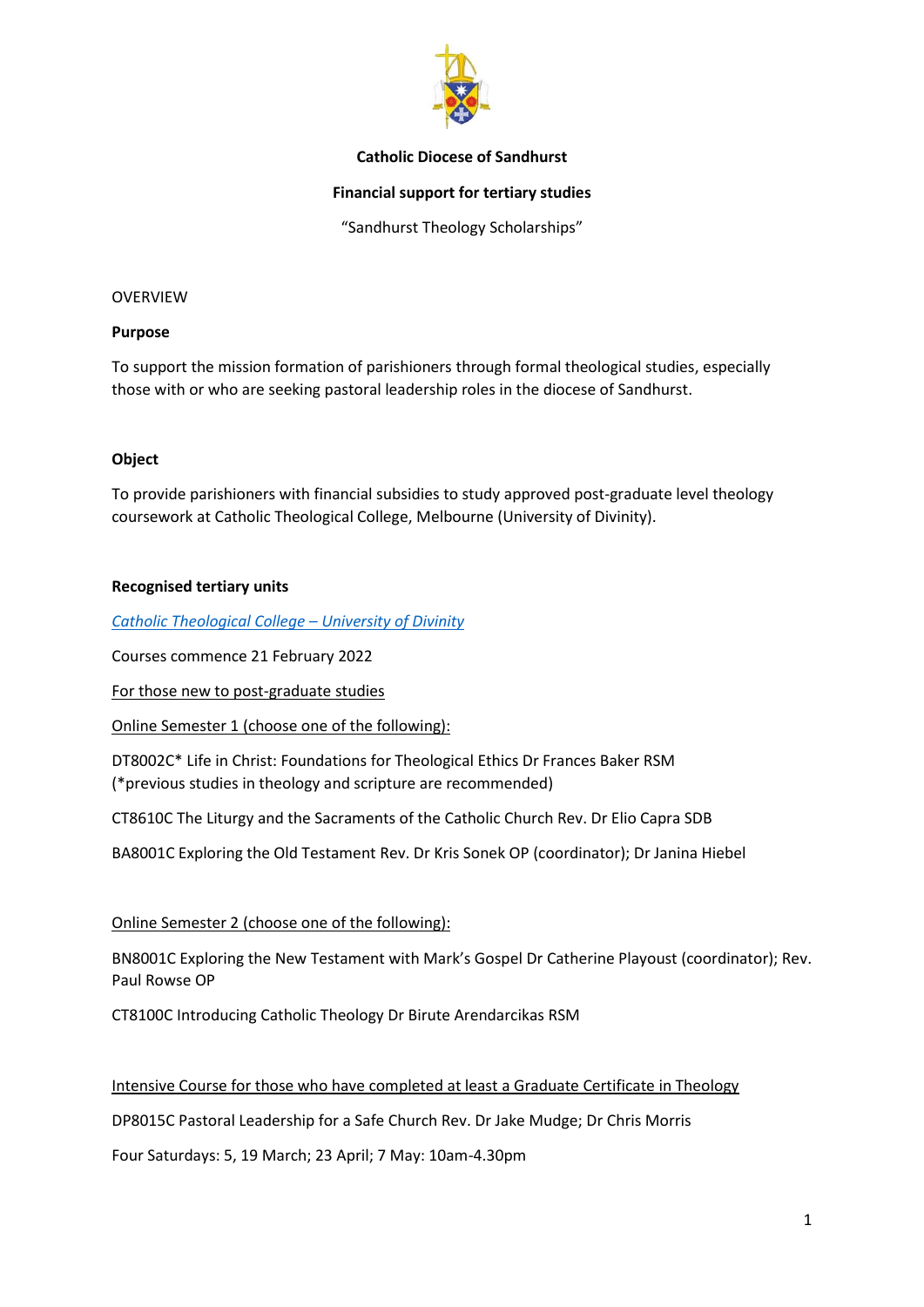# Offered in Bendigo in partnership with Catholic Education Sandhurst Semester 2

CT9013C Doing Theology: Engaging with the Catholic Theological Tradition

# **Nature of support**

"Sandhurst Theology Scholarships": provide Sandhurst parishioners with a reimbursement of 50% of the advertised tuition fee per post-graduate unit for up to four units.

## **Process**

- 8 December 2021: advertising of financial support/scholarships
	- o Flyer to parishes and accompanying letter to parish priests
- 11 February 2022: applications close for Semester 1
- 18 February 2022: successful applicants notified
- Students present evidence of enrolment, payment receipt and bank account details
- Students reimbursed via direct credit to bank account

# **Application Criteria – addressed in online application form**

- Prospective student is a parishioner in the Catholic Diocese of Sandhurst
- Recognised institution and approved course clearly identified
- Clear statement of reason(s) for study
- State current involvement in Parish life, including any leadership roles
- Endorsement of Parish Priest
- Proposed unit of study, for credit or audit
- Priority will be given for groups of two or more parishioners applying together and providing mutual support through shared discussions, etc.
- Indication of any previous tertiary studies
- Application form: [https://forms.office.com](https://forms.office.com/r/MHZtSXfSRj) /r/MHZtSXfSRj

# **Budget 2022**

- Post Graduate units for Award \$2,732
- Post Graduate units for Audit \$650 per unit
- Up to twenty scholarships for the academic year (Feb-Nov), a maximum of \$1,366 per postgraduate unit (maximum total budget \$27,320)

# **Other**

- Academic mentoring sessions may be available for those who have not studied recently.
- If in financial difficulty, please contact Director of Mission and Pastoral Life at the diocesan Chancery (03 5445 3600)